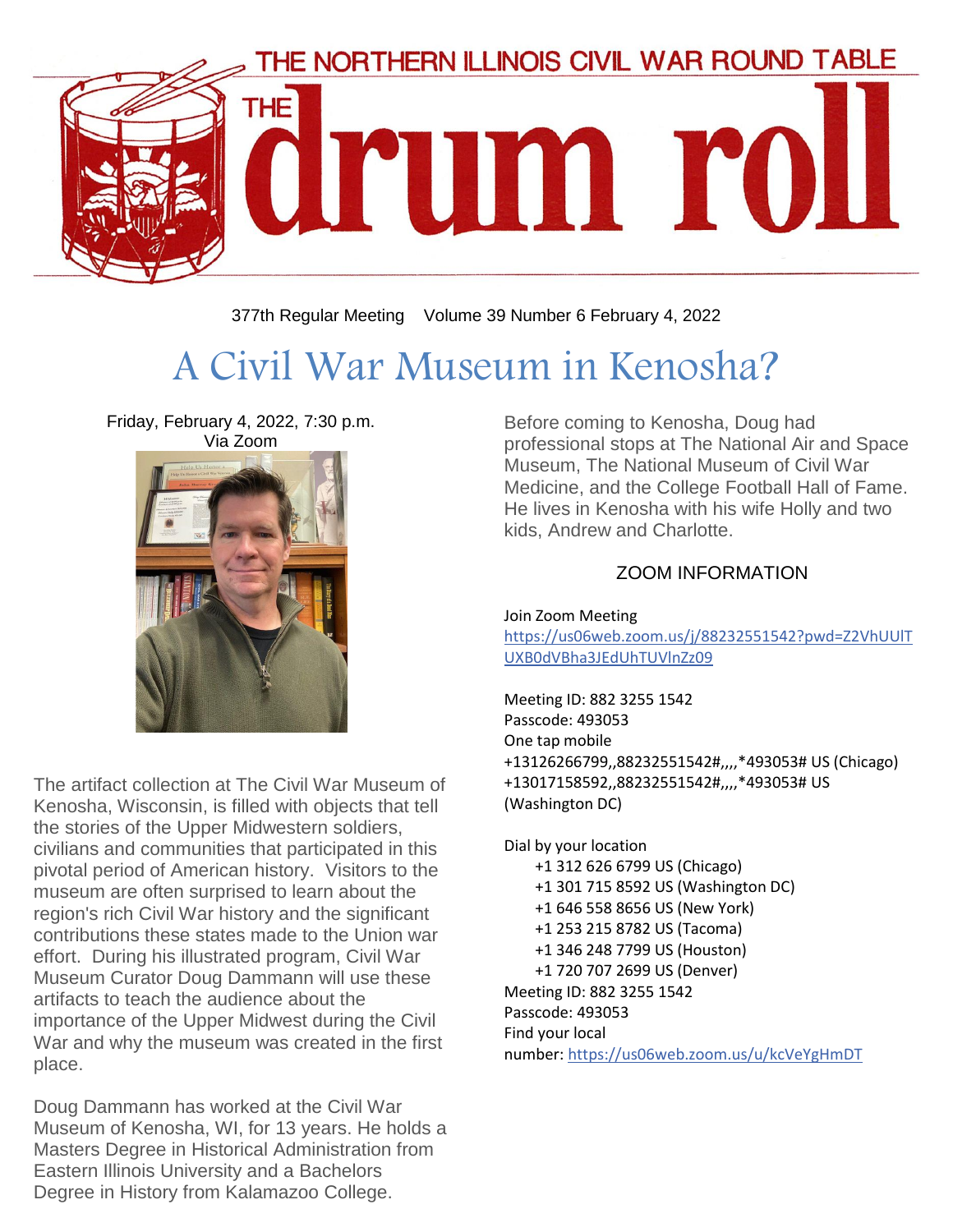### **Baseball and the Civil War**



Campaigns and battles occupied a minority of the life of Civil War soldiers; until the extended late war campaigns, soldiers were more likely to be found in camp than anywhere else. Given the ample opportunity for leisure time, the Civil War had a profound effect on what was still a growing sport: baseball. On January 7, Bruce Allardice explored the intertwined story of baseball and the Civil War.

He started off by pointing out that in 1861, baseball was still being established as a national sport – indeed, as a national pastime that served not only as sport but as part of the culture, and a way to bring people together. Allardice briefly addressed the long-standing, but thoroughly debunked, canard that Abner Doubleday (himself a Civil War general) had invented the sport in 1839 in Cooperstown, New York. In fact, this myth was propagated around the turn of the 20th Century, when a commission led by Albert G. Spalding determined to find an "American" origin for the game.

The precursors of what we know as baseball actually went back much further – the existence of a similar game was recorded as far back as 1280, by the Spanish. The American game evolved from older ball games such as rounders

and cricket - in particular, a game called One Old Cat seems to have been seminal. Another myth doused by Allardice is that the game was first codified by Alexander Cartwright in 1845. In fact, several different clubs had done the same thing around that time. Gradually, two primary sets of rules emerged: the "New York" and "Massachusetts" rules. (The latter allowed "soaking" a runner – i.e., throwing the ball at him. Perhaps unsurprisingly, the New York rules eventually prevailed.)

Initially, baseball was largely organized and played by gentlemen's clubs, primarily in Northern cities. One club, the Brooklyn Excelsiors, toured the country in 1860. Contrary to popular belief, the South had plenty of baseball in the pre-war period, also mostly in cities: New Orleans alone had 22 clubs (more than Chicago or Washington, DC.) A number of prominent Civil War personalities played the game pre-war; among them was future Confederate general Basil W. Duke, who was the star pitcher of a St. Louis club. Abraham Lincoln himself certainly played pre-war, and may have received the news of his Presidential nomination while watching a game in Springfield. (While in the White House, he had a diamond laid out on the lawn, and occasionally played the game with children.) Lincoln also, along with fellow candidates Bell, Breckinridge and Douglas, was depicted playing ball in a famous 1860 political cartoon.

Of course, many pre-war baseballers of lesser renown joined the armies of both sides. Allardice presented one unusual case, that of A.T. Pearsall of the Excelsior club. He "went South" and joined the CSA; although he eventually served as a doctor to prisoners of war, he was expelled from the club by members' vote. Speaking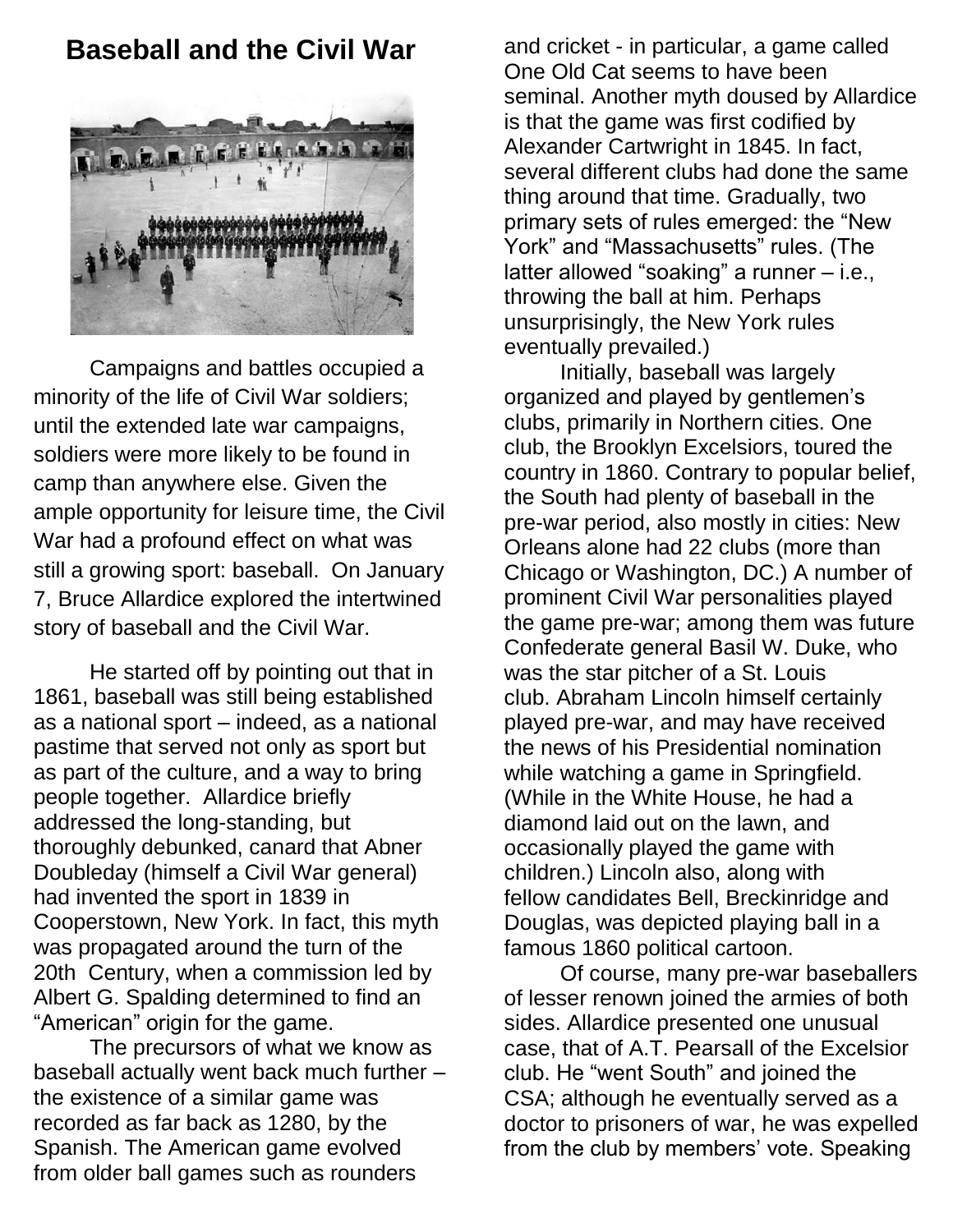of POW's, baseball was played in those camps that were large enough to lay out a field, with even the guards serving as spectators. A well-known lithograph of a baseball game in the Salisbury, NC camp was part of the PowerPoint presentation, and Allardice revealed that two teams of largely Louisiana troops – former New Orleans club members – were formed in 1864 at the Johnson's Island camp, and one game had 3,000 spectators.

Ball games were encouraged for exercise/health purposes by the military as well as civilian organizations such as the Sanitary Commission, and contests among the troops in camp were usually held between rival regiments. In one example, a Washington DC set of games between the 71st NY and 165th NY saw the 71st win 41-13, then fall to the 165th 28-13. The home-made bat of David Wheeler of the 27th Indiana now resides in the Baseball Hall of Fame in Cooperstown. There is even a game that was caught in a photograph: in an image of the 48th New York at Fort Pulaski, a game is visible in the background. Occasionally even a highranking officer would join the game, General George Hartsuff being one. And occasionally, baseball was played in proximity to battles!

Besides the military, in the North the home front baseball clubs kept operating – in contrast to the South. Allardice pointed out that this was one measure of how much more the Confederacy was stretched for manpower than the Union. And while the game was new to neither section prior to the war, the conflict did spread baseball to soldiers from rural areas, allowing them to carry it to their regions after war's end. Some postwar clubs were named after Civil War leaders (including several Stonewall Jackson

teams in the South; in 1866 Robert E. Lee was made an honorary member of a Virginia club.) The clubs also began hiring talented athletes as "ringers;" this increasing spirit of competition led to, in 1869, the first widely acknowledged professional team, the Cincinnati Red Stockings. Major League baseball was only a couple of years away, with the National Association of 1871 giving way to the National League in 1876 Some 40 Civil War veterans are known to have played in the new professional leagues, and Allardice suggested the actual total may have been around 80.

On behalf of the Round Table, I would like to thank Bruce Allardice for an engaging intertwining of two of my favorite subjects: Baseball and the Civil War.

## **February Saturday Discussion**

Saturday February 19, all members and guests are invited to participate in the session via zoom. Pat McCormick will lead the discussion on Generals from the civil war. Everyone is encourage to have a general or two that they would like to discuss. It will start at 10:00 a.m. on Saturday February 19.

Zoom info will be sent out via email.

Join Zoom Meeting

[https://us06web.zoom.us/j/86947775661?pwd=dkZCWnp](https://us06web.zoom.us/j/86947775661?pwd=dkZCWnpKTW9hTTkrVVdTclp1L1J3QT09) [KTW9hTTkrVVdTclp1L1J3QT09](https://us06web.zoom.us/j/86947775661?pwd=dkZCWnpKTW9hTTkrVVdTclp1L1J3QT09)

Meeting ID: 869 4777 5661 Passcode: 155991 One tap mobile +13126266799,,86947775661#,,,,\*155991# US (Chicago) +16465588656,,86947775661#,,,,\*155991# US (New York)

Dial by your location +1 312 626 6799 US (Chicago) +1 646 558 8656 US (New York)